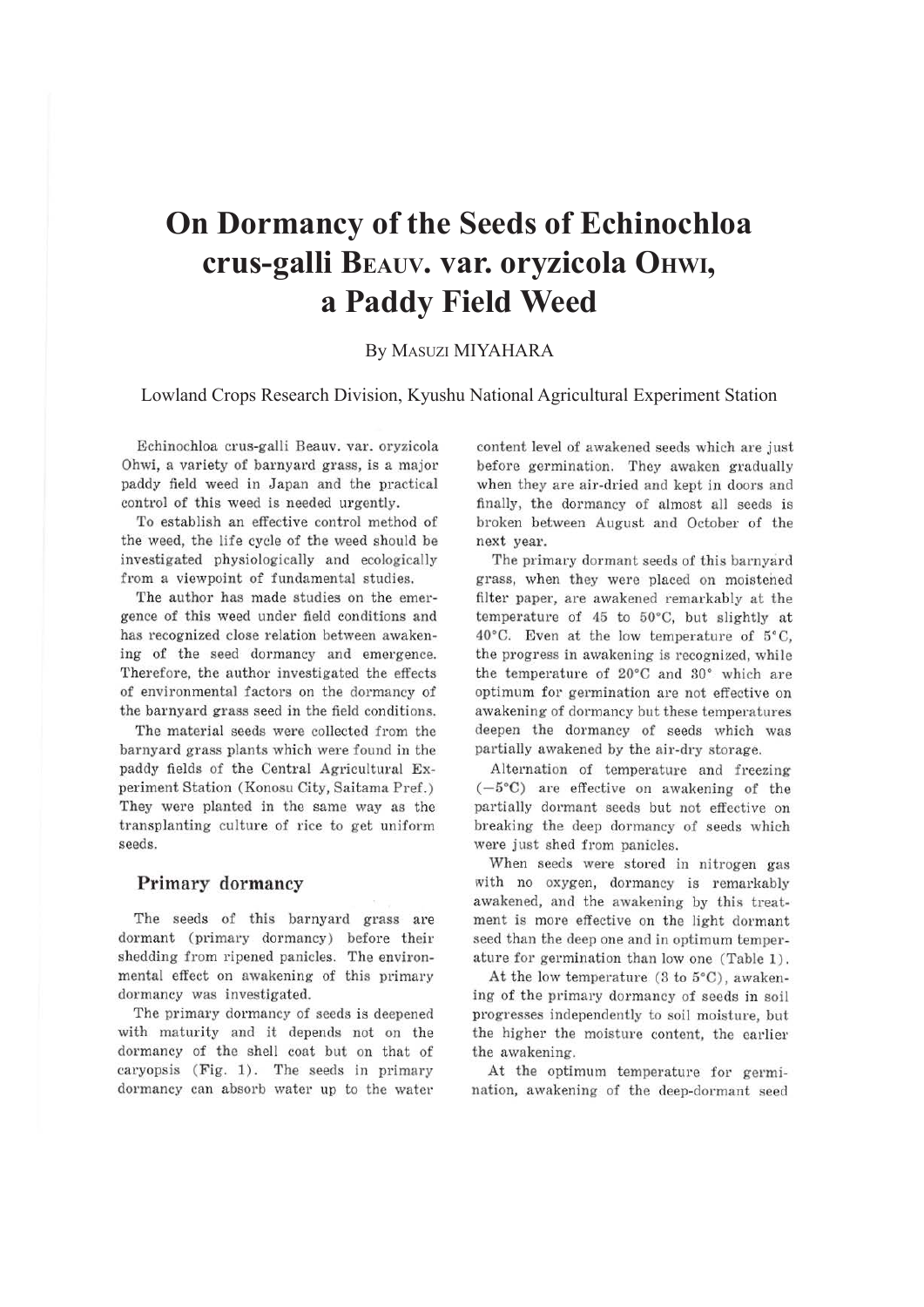

Fig. **1.** Effect of various treatments of seed covering on the germination of primary dormant seed of barnyard grass

**Table 1. Effects of storage in air and in nitrogen gas on the breaking of primary dormancy of barnyard grass** 

| Kinds of seed          | Germination in germinator at 30°C after storage<br>of various conditions for 30 days |               |                    |               |                      |               |  |
|------------------------|--------------------------------------------------------------------------------------|---------------|--------------------|---------------|----------------------|---------------|--|
|                        | In air<br>(opened)                                                                   |               | In air<br>(sealed) |               | In N-gas<br>(sealed) |               |  |
|                        | $30^{\circ}$ C                                                                       | $5^{\circ}$ C | $30^{\circ}$ C     | $5^{\circ}$ C | $30^{\circ}$ C       | $5^{\circ}$ C |  |
| Deep dormant seed      | %                                                                                    | %             | 0.5                |               | 33.2                 | 0.5           |  |
| Partially dormant seed |                                                                                      | 5.0           | 3.5                | 8.5           | 92.4                 | 18.4          |  |

progresses gradually in the air-dried soil, slightly in the submerged soil and little in the upland soil of which the water content is about 70 to 80 per cent of the water holding capacity.

As for the light dormant seed of which awakening has been already advanced to some extent, seed storage in the submerged soil makes rapid progress in awakening, while the storage in the upland soil is not effective in awakening but rather deepened the dormancy.

The effect of the seed storage in the submerged soil on awakening of the primary dormancy depends on the low partial pressure of oxygen which is caused by flooding, and this effect is variable according to the awakened degree of dormant seed and the storing temperature. That is, the effect is more remarkable even with short period storage when the dormancy is lighter or the storing temperature is higher (30 to 40°C).

The seed, which is awakened from the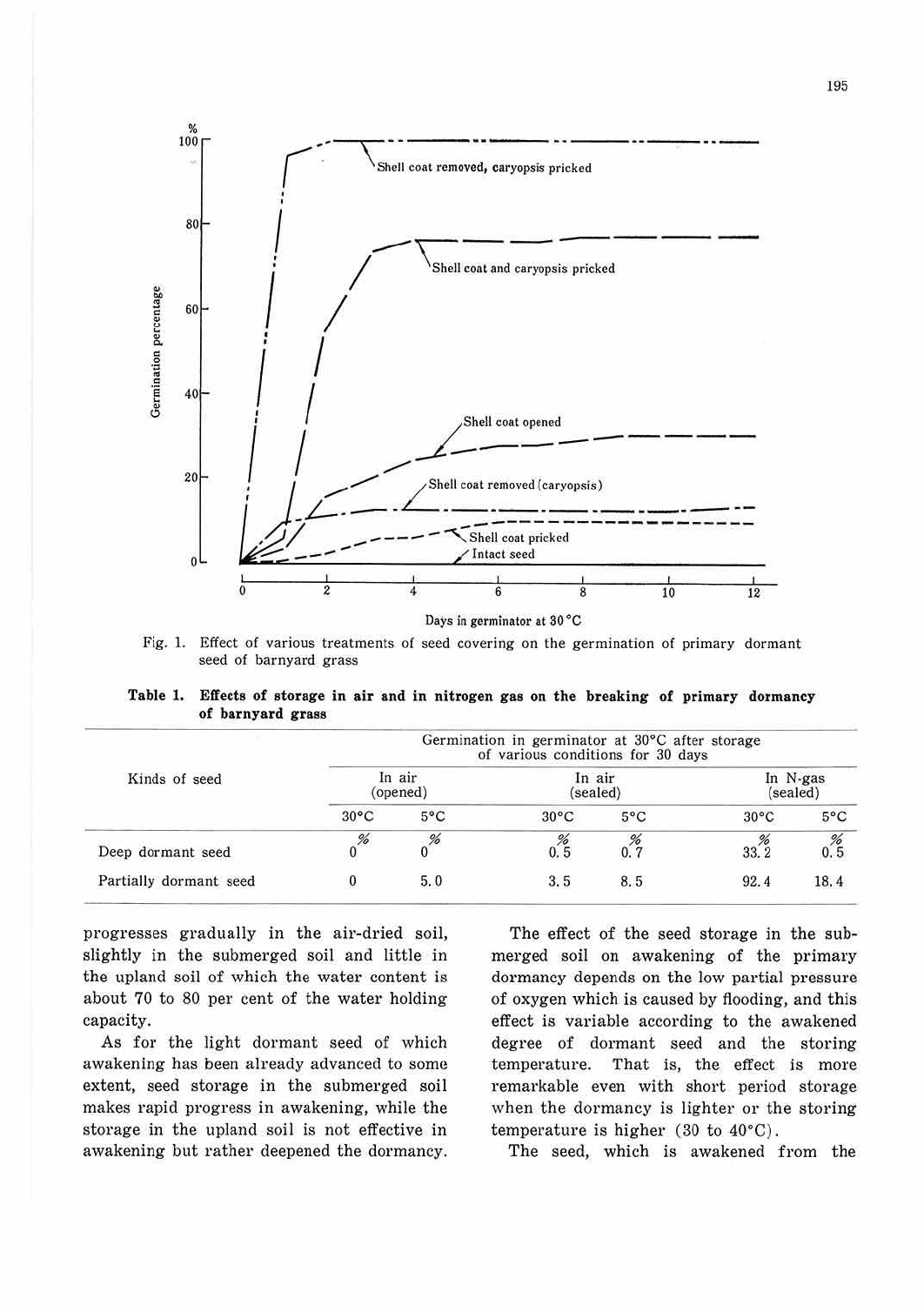| Stage of   | Germination on the moistened filter paper |                           | Breaking of dormancy | Breaking of dormancy                |  |
|------------|-------------------------------------------|---------------------------|----------------------|-------------------------------------|--|
| awakening  | $30^{\circ}$ C                            | Alternated<br>temperature | by freezing          | of seed stored<br>in submerged soil |  |
| <b>lst</b> | none                                      | none                      | none                 | none                                |  |
| 2nd        | <b>CONSUMING</b><br>none                  | none                      | none                 | awakened                            |  |
| 3rd        | little                                    | little                    | almost all awakened  | $^{\prime\prime}$                   |  |
| 4th        | a few                                     | almost all                | $^{\prime\prime}$    | $\boldsymbol{\mu}$                  |  |
| 5th        | all germinated                            | all germinated            | نست                  |                                     |  |

**Table 2. Stage of awakening of the barnyard grass seed from primary dormancy** 

primary dormancy in the soil is induced rapidly into dormancy again by drying, but this dormancy cannot become so deep as that of the seed just ripened.

In consideration of these results, the awakening process of the primary dormancy of this barnyard grass was divided into five stages (Table 2), and it was presumed that the primary dormancy of the barnyard grass in the field may be awakened by the low temperature from late autumn to early spring, the alternation of temperature in early spring and the flooding of paddy fields at the beginning of rice cropping.

#### Secondary dormancy

After awakening from primary dormancy, seeds of the branyard grass are induced into secondary dormancy in the submerged soil when there is no suitable condition for germination. Environmental effects for inducing seeds into secondary dormancy and for their awakening have been studied.

The seeds early awakened from primary dormancy can be induced earlier into secondary dormancy, and the seeds kept at 30·C can be induced earlier than that kept at 20°C into secondary dormancy.

Environment conditions affect the awakening of secondary dormancy almost in the same way as the case of primary one, except the following two points. As to the awakening of secondary dormancy under low temperature, the seed in the upland soil awakes earlier than the seed in the submerged soil, and freezing treatment of the seed reveals no effect on the awakening of the secondary dormancy.

From these results, it is presumed that the seed of the barnyard grass in the paddy field, after awakening from primary dormancy, is induced into secondary dormancy by the summer high temperature and flooding, and is awakened from secondary dormancy by the low temperature from autumn to spring and the flooding for rice cropping, in the same way as awakening from primary dormancy.

## Death of the seeds in the process of dormancy awakening

In the experiments on the awakening from primary and secondary dormancy of the bamyard grass seed, many seeds are found dead in the process of dormancy awakening, and the factors influencing this phenomenon were studied.

When the barnyard grass seeds in primary or secondary dormancy were kept in the upland soil moisture condition under low temperature, dead seeds are found about one month after dormancy awakening. Though no abnormality was recognized optically in the embryo and endosperm of dead seeds at the beginning of their occurrence, the embryo shows no dehydrogenase activity for TTC.

The death rate of the seeds in the process of dormancy awakening is fairly variable according to the difference of the temperature and moisture of soils. It becomes high in the upland soil of which moisture is about 70 to 80 per cent of the water-holding capacity and temperature is less than germination temperature.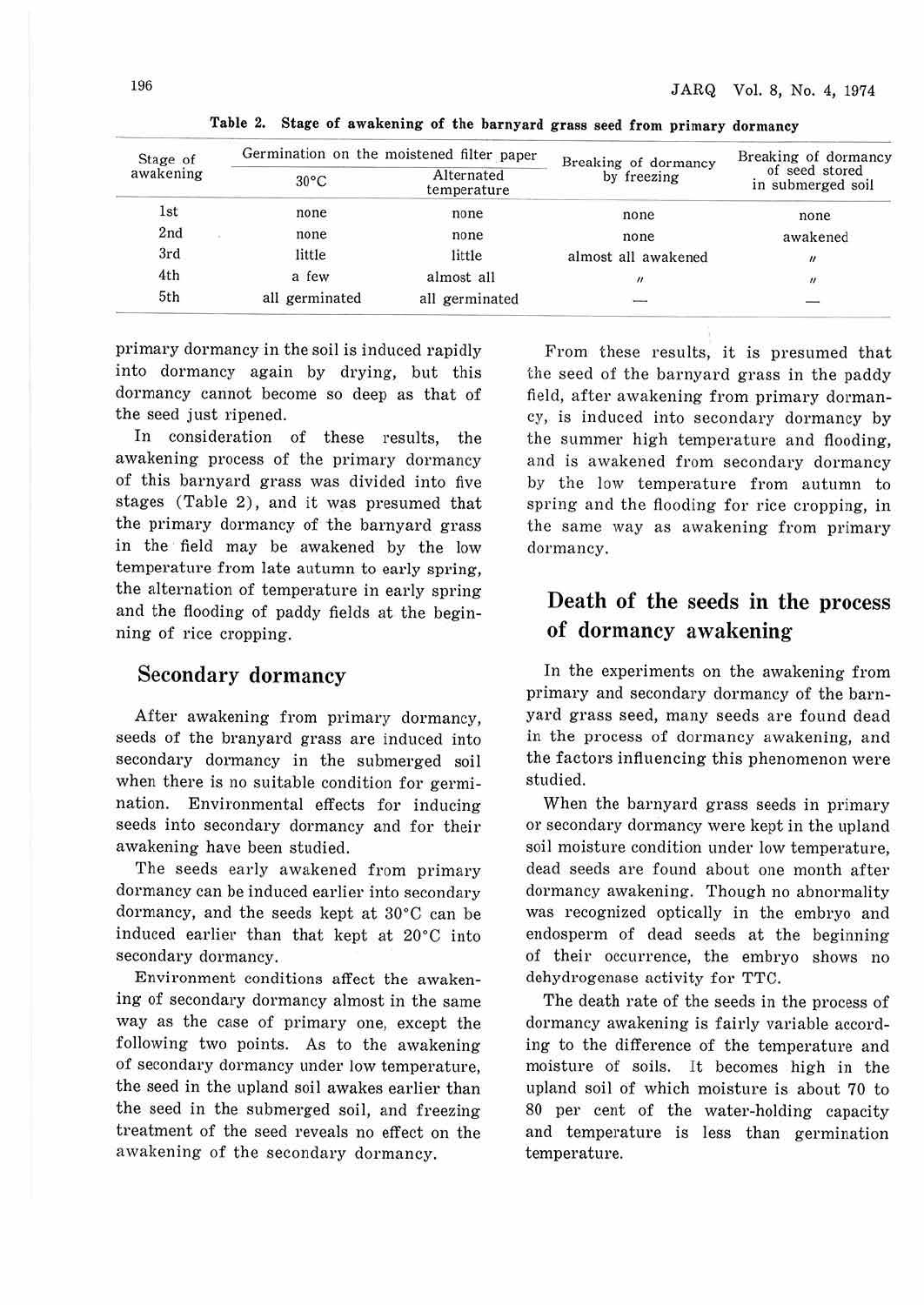

Fig. 2. The effect of soil moisture and storage temperature on the viability of barnyard grass seed in the process of dormancy-awakening

There is a close relation between the death rate and awakening of dormancy; that is, the death rate of the seeds increases under the conditions which promote the breaking of dormancy. But even under the promoting conditions, the seeds kept in the submerged or air dried soils do not die at all (Fig. 2).

From these results, it was manifested that the barnyard grass seeds die when dormancy is broken, water and oxygen are supplied and the temperature is less than the optimum for

germination (especially at 5 to  $10^{\circ}$ C).

It was presumed, therefore, that the soil moisture from autumn to spring might be most greatly related to the death of seeds in the paddy field.

## Existing state of seeds in the soil of paddy field

On the basis of the experimental results mentioned above, the existing state and



Fig. 3. Schematic description of existing state of barnyard grass seeds in paddy field